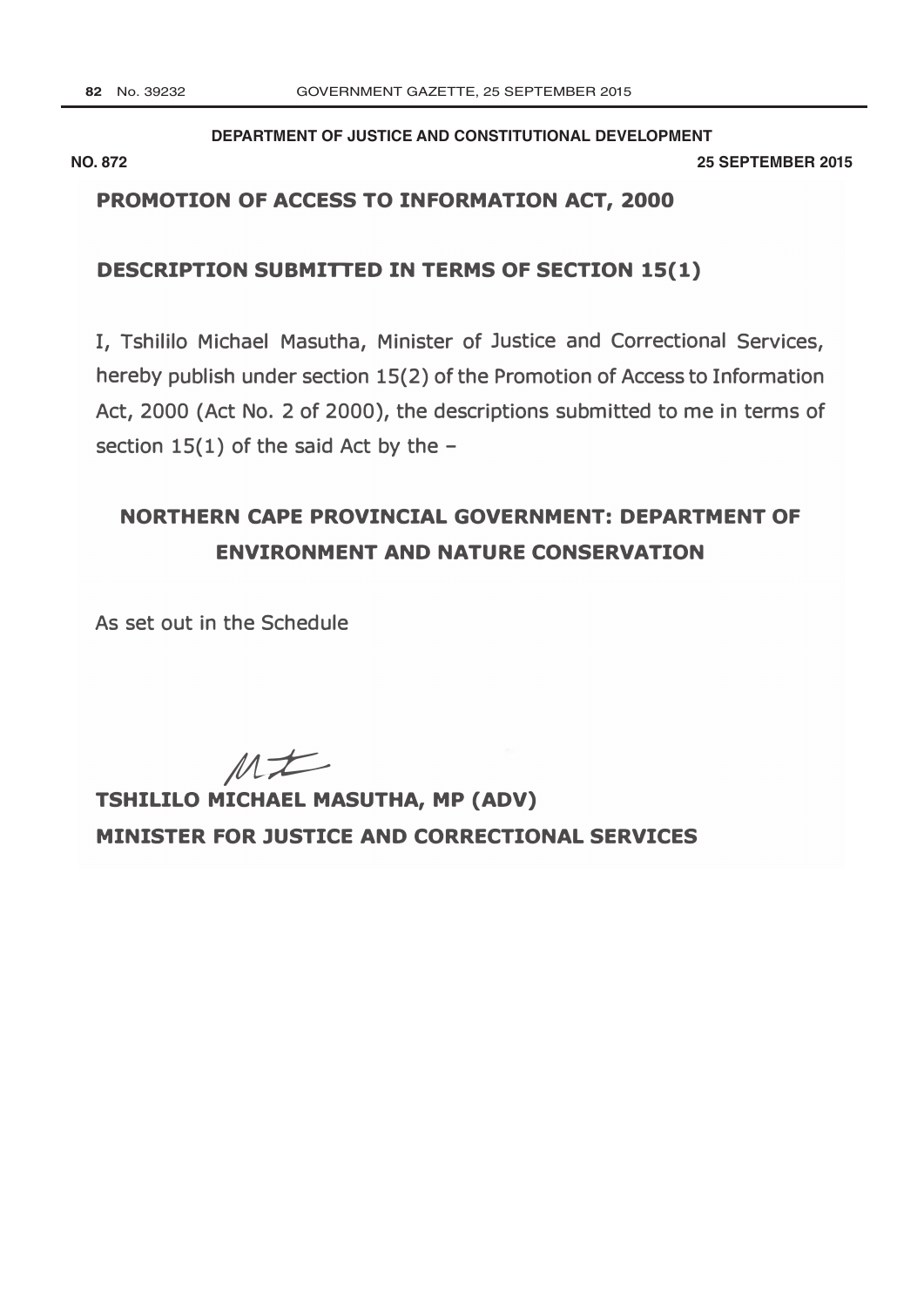

### **REPUBLIC OF SOUTH AFRICA**

## **NORTHERN CAPE PROVINCIAL ADMINISTRATION:** DEPARTMENT OF ENVIRONMENT AND NATURE CONSERVATION

**FORM D** 

AUTOMATICALLY AVAILABLE RECORDS AND ACCESS TO SUCH RECORDS: (Section 15 of the Promotion of Access to Information Act 2000 (Act no. 2 of 2000)) [Regulation 5A]

|                                                  | <b>DESCRIPTION OF CATEGORY OF RECORDS</b><br>AUTOMATICALLY AVAILABLE IN TERMS OF<br>SECTION 15(1)(a) OF THE PROMOTION OF<br><b>ACCESS TO INFORMATION ACT, 2000</b> | <b>MANNER OF ACCESS TO RECORDS</b><br>(e.g. website)(SECTION 15(1)(a))                                                              |  |  |
|--------------------------------------------------|--------------------------------------------------------------------------------------------------------------------------------------------------------------------|-------------------------------------------------------------------------------------------------------------------------------------|--|--|
| FOR INSPECTION IN TERMS OF SECTION 15(1) (a)(i): |                                                                                                                                                                    |                                                                                                                                     |  |  |
| ٠                                                | Annual and other progress reports (see records<br>control schedule and register of files opened)                                                                   | Information relating to the above services and access can<br>be obtained from the Department. Our contact details are<br>as follows |  |  |
| $\bullet$                                        | <b>Strategic and operational plans</b>                                                                                                                             | Private Bag X 6102                                                                                                                  |  |  |
| $\bullet$<br>$\bullet$                           | <b>Budgets and related documentation</b><br><b>Approved Organogram</b>                                                                                             | Kimberley<br>8300                                                                                                                   |  |  |
| $\bullet$                                        | All policy files created in terms of the Uniform Support                                                                                                           | <b>Corner of Market and Steady Streets</b><br>Kimberley<br>8300                                                                     |  |  |
|                                                  | Functions Filing System (prefixed by H) and the<br>Uniform Personnel Functions Filing System (prefixed<br>by $S$ );                                                | Tel: 053 807 7300                                                                                                                   |  |  |
| $\bullet$                                        | Annual financial statements of departments                                                                                                                         |                                                                                                                                     |  |  |
| $\bullet$                                        | All other previously published records (eg. brochures,<br>newsletters, photographs, calendars etc.)                                                                |                                                                                                                                     |  |  |
|                                                  | All records published on the Department of<br><b>Environment and Nature Conservation web-site</b>                                                                  |                                                                                                                                     |  |  |
| $\bullet$                                        | All records of proceedings of public fora                                                                                                                          |                                                                                                                                     |  |  |
| FOR PURCHASING IN TERMS OF SECTION 15(1)(a)(ii): |                                                                                                                                                                    |                                                                                                                                     |  |  |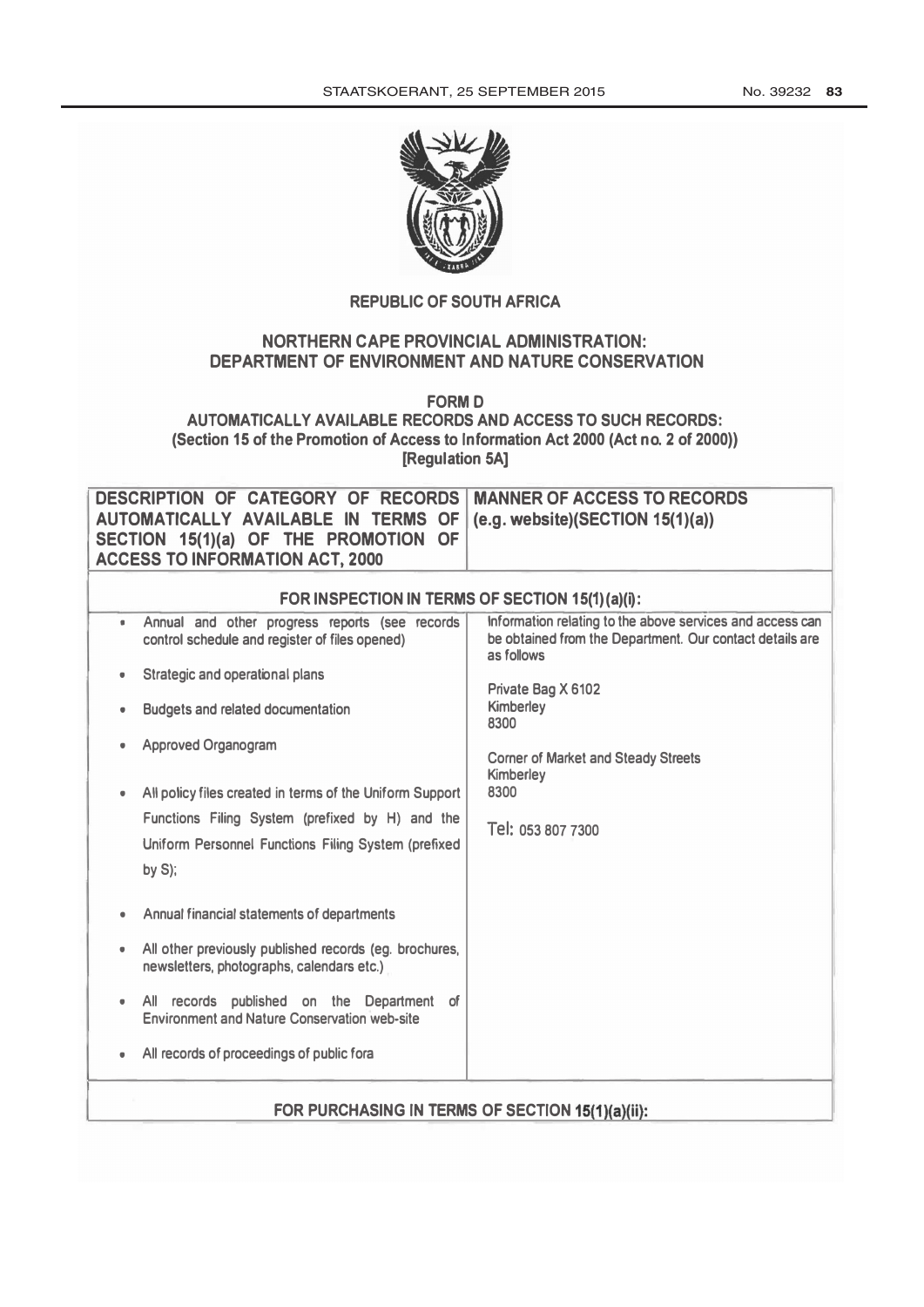|                                                            | FOR COPYING IN TERMS OF SECTION 15(1)(a)(ii)                                                        |                                                                                                                                     |  |  |
|------------------------------------------------------------|-----------------------------------------------------------------------------------------------------|-------------------------------------------------------------------------------------------------------------------------------------|--|--|
| $\bullet$                                                  | Annual and other progress reports (see records<br>control schedule and register of files opened)    | Information relating to the above services and access<br>can be obtained from the Department. Our contact details<br>are as follows |  |  |
| $\bullet$                                                  | <b>Strategic and operational plans</b>                                                              | Private Bag X 6102                                                                                                                  |  |  |
| $\bullet$                                                  | <b>Budgets and related documentation</b>                                                            | Kimberley<br>8300                                                                                                                   |  |  |
|                                                            | <b>Approved Organogram</b>                                                                          | <b>Corner of Market and Steady Streets</b><br><b>Kimberley</b>                                                                      |  |  |
|                                                            | All policy files created in terms of the Uniform Support                                            | 8300                                                                                                                                |  |  |
|                                                            | Functions Filing System (prefixed by H) and the                                                     | Tel: 053 807 7300                                                                                                                   |  |  |
|                                                            | Uniform Personnel Functions Filing System (prefixed                                                 |                                                                                                                                     |  |  |
|                                                            | by $S$ );                                                                                           |                                                                                                                                     |  |  |
|                                                            | Annual financial statements of departments                                                          |                                                                                                                                     |  |  |
| $\bullet$                                                  | All other previously published records (eg. brochures,<br>newsletters, photographs, calendars etc.) |                                                                                                                                     |  |  |
|                                                            | All records published on the Department of<br><b>Environment and Nature Conservation web-site</b>   |                                                                                                                                     |  |  |
|                                                            | All records of proceedings of public fora                                                           |                                                                                                                                     |  |  |
| AVAILABLE FREE OF CHARGE IN TERMS OF SECTION 15(1)(a)(iii) |                                                                                                     |                                                                                                                                     |  |  |
|                                                            |                                                                                                     | Information relating to the above services and access can                                                                           |  |  |
|                                                            |                                                                                                     | be obtained from the Department. Our contact details are<br>as follows                                                              |  |  |
|                                                            | Annual and other progress reports (see records<br>control schedule and register of files opened)    |                                                                                                                                     |  |  |
|                                                            | <b>Strategic and operational plans</b>                                                              | Private Bag X 6102<br>Kimberley<br>8300                                                                                             |  |  |
|                                                            | <b>Budgets and related documentation</b>                                                            |                                                                                                                                     |  |  |
|                                                            | <b>Approved Organogram</b>                                                                          | <b>Corner of Market and Steady Streets</b><br><b>Kimberley</b><br>8300                                                              |  |  |
|                                                            | All policy files created in terms of the Uniform Support                                            | Tel: 053 807 7300                                                                                                                   |  |  |
|                                                            | Functions Filing System (prefixed by H) and the                                                     |                                                                                                                                     |  |  |
|                                                            | Uniform Personnel Functions Filing System (prefixed                                                 |                                                                                                                                     |  |  |
|                                                            |                                                                                                     |                                                                                                                                     |  |  |
|                                                            | by $S$ );                                                                                           |                                                                                                                                     |  |  |
|                                                            | Annual financial statements of departments                                                          |                                                                                                                                     |  |  |
| ۰                                                          | All other previously published records (eg. brochures,<br>newsletters, photographs, calendars etc.) |                                                                                                                                     |  |  |
|                                                            | records<br>published on<br>the Department<br>of<br>Αll                                              |                                                                                                                                     |  |  |